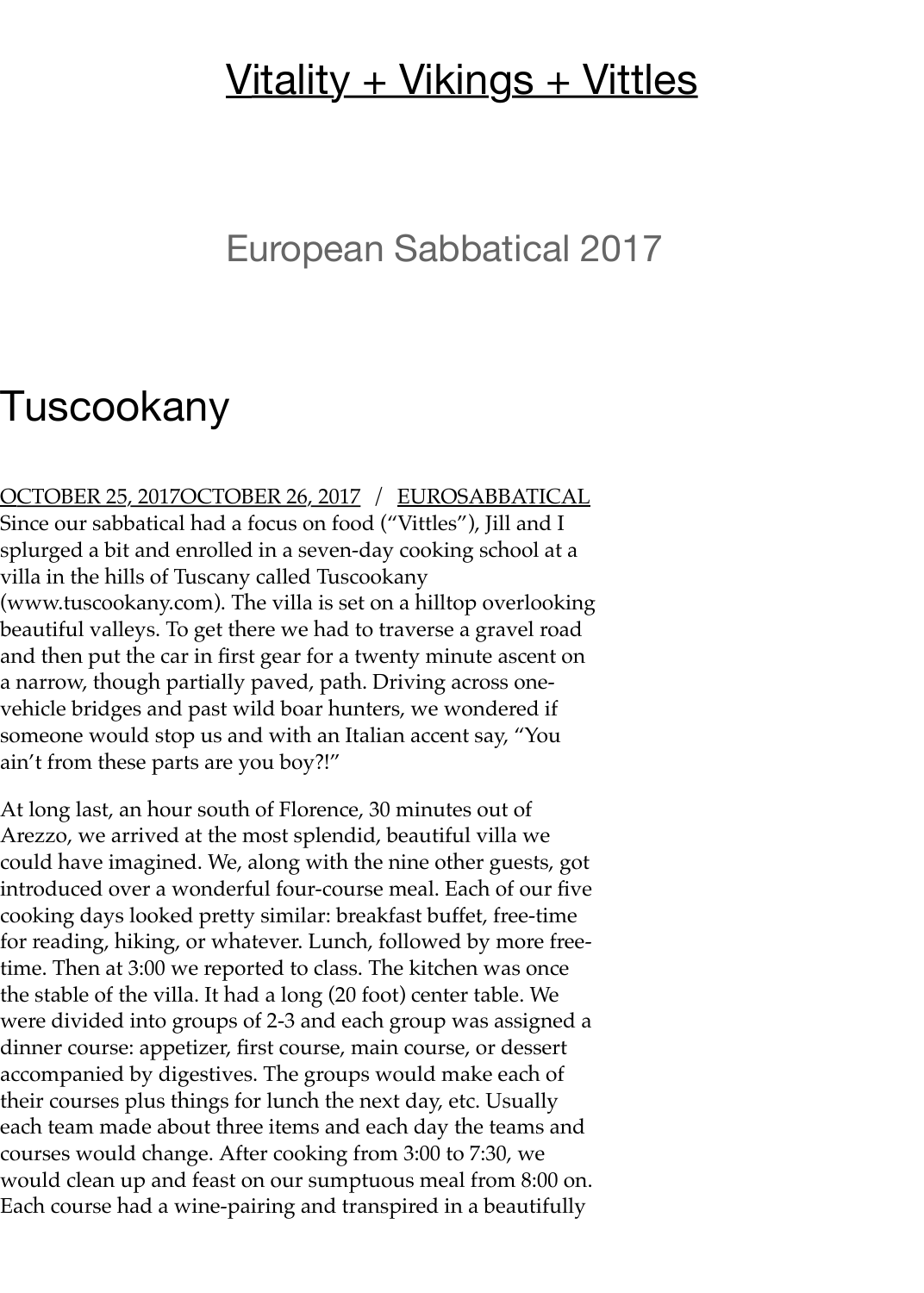appointed dining room with a magnificently set table. It was always a great way to finish out our day. Even though we'd been the cooks, we still felt incredibly spoiled.

Since so many have asked what it is we learned to cook (and, in some cases, learned to eat), here is just (!) a partial list: homemade pasta, semolino gnocci, tiramisu, semifreddo with zabaione and vin santo, farmer cake with olive oil and rosemary, truffle risotto (from truffles we hunted on the villa grounds ourselves), white duck ragout, artichokes sformato, rack of lamb, eggplant pudding, monk fish medallions with pancetta, parmesan gelato, squash tart with pesto and onions, pan-fried sea bass with tomatoes, cantucci di prato, pasta e faioli, wood-fire pizza, homemade limoncello, and more. The tomato soup with parmesan gelato was a favorite combining both hot and cold in one dish.

The middle of the week we went on a field trip where we visited several places throughout the Tuscany area — first a place that served wild boar, followed by a villa and winery owned by a local psychiatrist (he named his excellent wine "psycho"), then a tiny olive oil mill where a family has been producing olive oil since 1421 (see pic with the guy hugging me), and finally a textile manufacturer.

Obviously, when we were cooking we worked closely together with one another (see the kitchen picture). Unfortunately, one of the guests had gotten a bad cold/flu on her trip to the villa and throughout the week her sickness spread to 9 of the 11 of us. There were three doctors there as guests and they were interested in watching the rapid spread. On our free day we all sat around the pool and there was so much coughing and hacking going around the whole area it was like being in a TB sanitarium. Only myself and an ophthalmologist from L.A. survived unscathed. Tiger-blood, we claimed! Jill got it so badly that she was bedridden for a day and it's taken her a couple of weeks to shake it. Sad that people came all that way (from the US, Canada, and England), spent a fair bit of money, only to get so sick. On the other hand, we all bonded over the experience and even had some good laughs about our "plague."

Overall we had a great time in a very relaxing setting. Never have we eaten so much in such a beautiful setting and, apart from the illness, we found it a very restful way to wind down from our European travels. And, yes, we will try to cook for some of you over the coming year!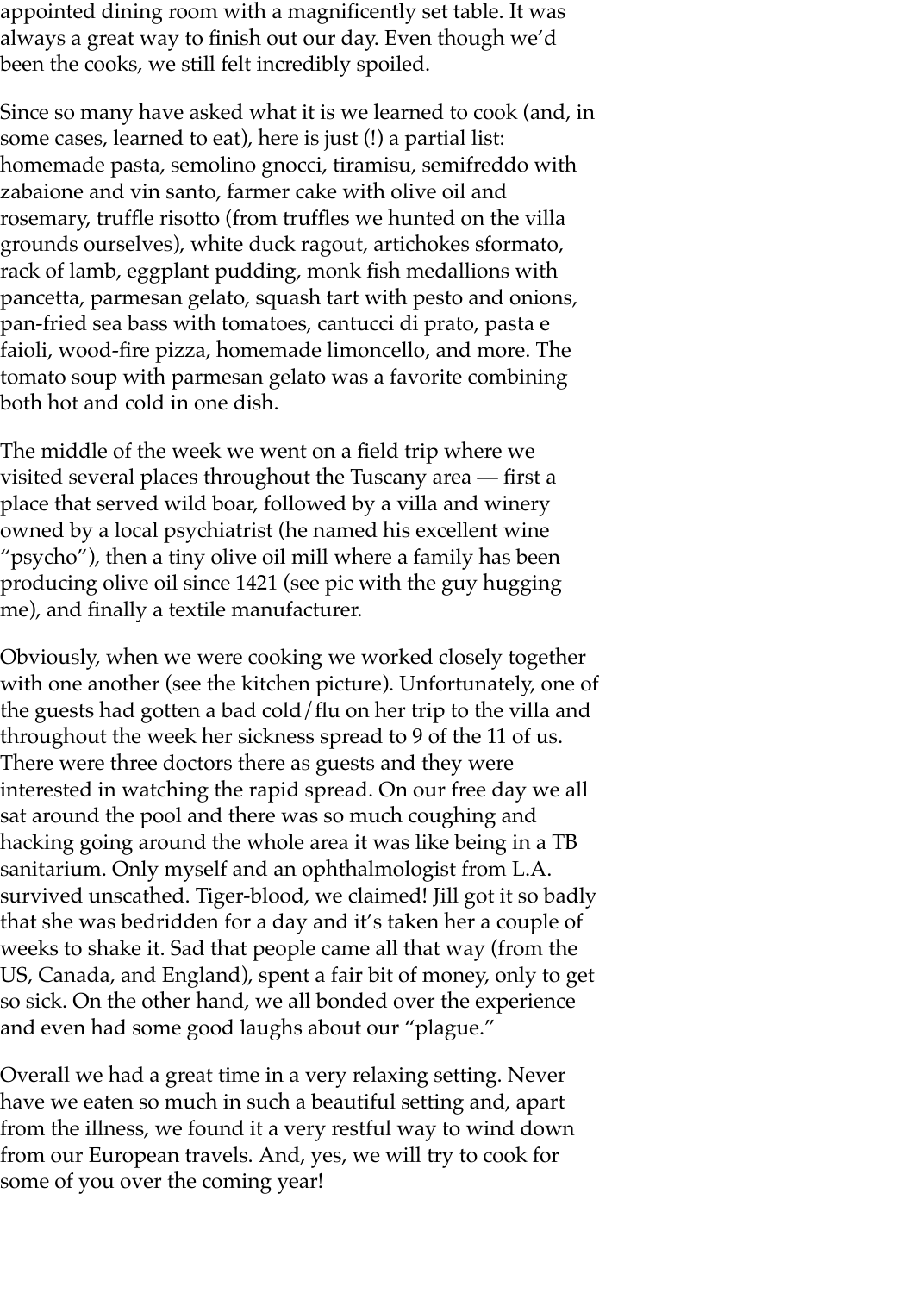

[\(https://eurosabbatical.blog/2017/10/25/tuscookany/img\\_195](https://eurosabbatical.blog/2017/10/25/tuscookany/img_1950-edited/) edited/)



[\(https://eurosabbatical.blog/2017/10/25/tuscookany/img\\_221](https://eurosabbatical.blog/2017/10/25/tuscookany/img_2215/) [\(https://eurosabbatical.files.wordpress.com/2017/10/img\\_2371.jpg\)](https://eurosabbatical.files.wordpress.com/2017/10/img_2371.jpg) [\(https://eurosabbatical.files.wordpress.com/2017/10/img\\_0697.jpg\)](https://eurosabbatical.files.wordpress.com/2017/10/img_0697.jpg) [\(https://eurosabbatical.files.wordpress.com/2017/10/img\\_0693.jpg\)](https://eurosabbatical.files.wordpress.com/2017/10/img_0693.jpg) [\(https://eurosabbatical.files.wordpress.com/2017/10/img\\_0725.jpg\)](https://eurosabbatical.files.wordpress.com/2017/10/img_0725.jpg) [\(https://eurosabbatical.files.wordpress.com/2017/10/img\\_0739.jpg\)](https://eurosabbatical.files.wordpress.com/2017/10/img_0739.jpg) [\(https://eurosabbatical.files.wordpress.com/2017/10/img\\_2145.jpg\)](https://eurosabbatical.files.wordpress.com/2017/10/img_2145.jpg) [\(https://eurosabbatical.files.wordpress.com/2017/10/img\\_2169.jpg\)](https://eurosabbatical.files.wordpress.com/2017/10/img_2169.jpg) [\(https://eurosabbatical.files.wordpress.com/2017/10/img\\_2394.jpg\)](https://eurosabbatical.files.wordpress.com/2017/10/img_2394.jpg) [\(https://eurosabbatical.files.wordpress.com/2017/10/img\\_2425.jpg\)](https://eurosabbatical.files.wordpress.com/2017/10/img_2425.jpg) [\(https://eurosabbatical.files.wordpress.com/2017/10/img\\_2052.jpg\)](https://eurosabbatical.files.wordpress.com/2017/10/img_2052.jpg) [\(https://eurosabbatical.files.wordpress.com/2017/10/img\\_0947.jpg\)](https://eurosabbatical.files.wordpress.com/2017/10/img_0947.jpg) [\(https://eurosabbatical.files.wordpress.com/2017/10/img\\_0949.jpg\)](https://eurosabbatical.files.wordpress.com/2017/10/img_0949.jpg)